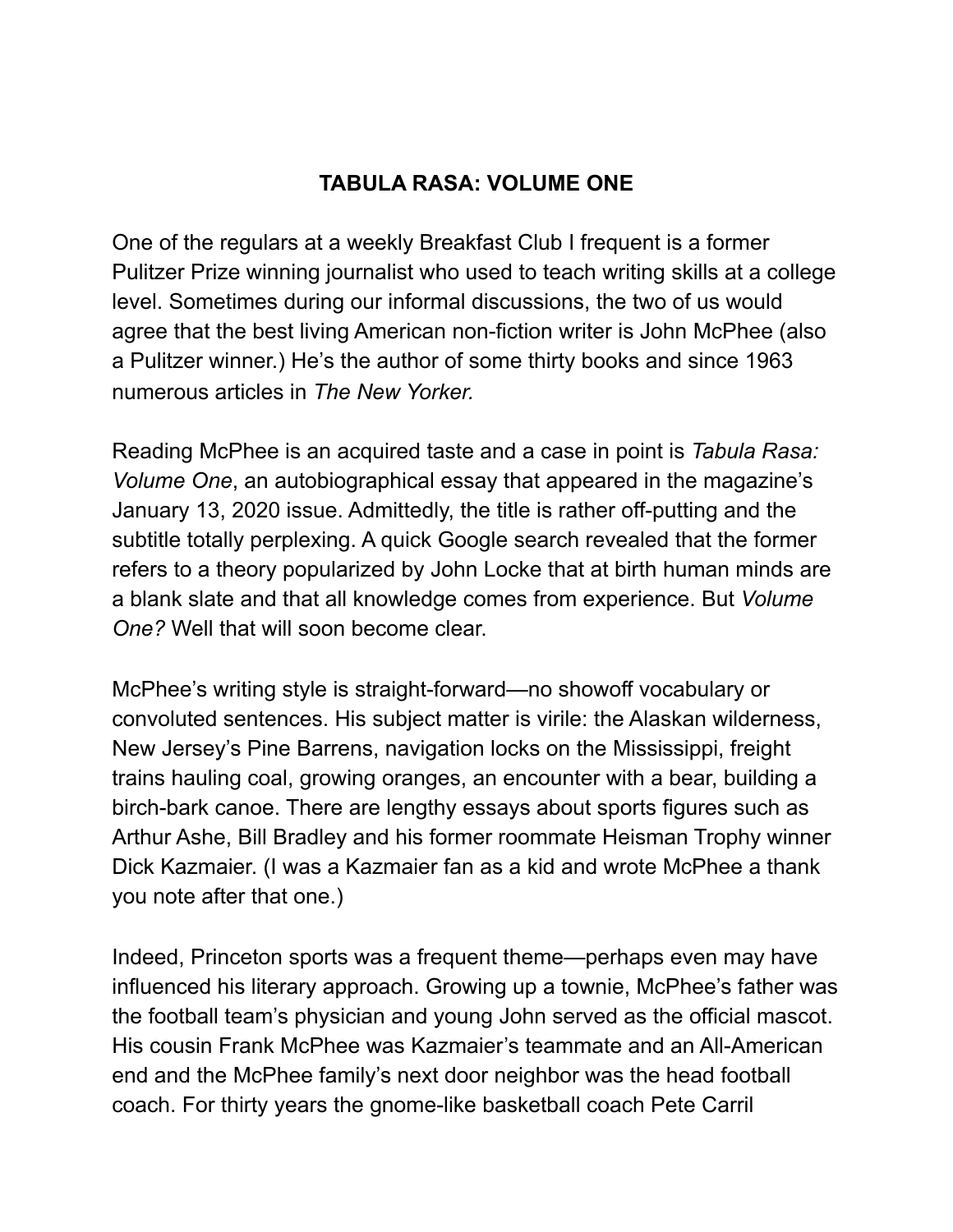popularized what became known as "The Princeton Offense" that was characterized by constant movement and "back door cuts." Bill Bradley excelled in it and, likewise, precision and simplicity were Hallmarks of McPhee's style.

In his book *Draft No. 4 John McPhee On the Writing Process*, the professor explained how to launch a literary project."You begin with a subject, gather material, and work your way to structure from there. You pile up volumes of notes and then figure out what you are going to do with them, not the other way around….It takes as long as it takes." His advice to young writers who become discouraged was "Just stay at it; perseverance will change things." (No doubt Robert Caro would agree.)

I savored McPhee's sly humor present in so many lines in *Tabula Rasa*, effortlessly slipping in as asides. I littered my copy of the *New Yorker* with notes because, being nearly the same age, as a boy during the War, I too had searched the Bronx skies for German aircraft. I, too, worked in a genetics lab studying, and yes killing, fruit flies. I also spent some time in Spain after college so his references to El Greco's rumored astigmatism and his famous landscape painting of Toledo resonated. I suspect that the fastidious Princeton professor would disapprove of my using the faddish LOL, but I did laugh out loud at his ironic image of Fernando Pizzaro, the plunderer of Perus, perched on a towering pedestal and sneering down to watch McPhee being ripped off by a waiter in the conquistador's hometown.

But what about the enigmatic subtitle of the *New Yorker* article? Following the example of the aging Thornton Wilder, McPhee decided that at age 88 was an opportune time to collect in one place many of his own never written about experiences—and then to just keep on going. He confessed to a friend his concern that the manuscript was approaching its end and publication was looming. But wasn't that the purpose of the project, "to keep the old writer alive by never coming an end?" His friend's advice was simple: "**Just call it Volume One.**"